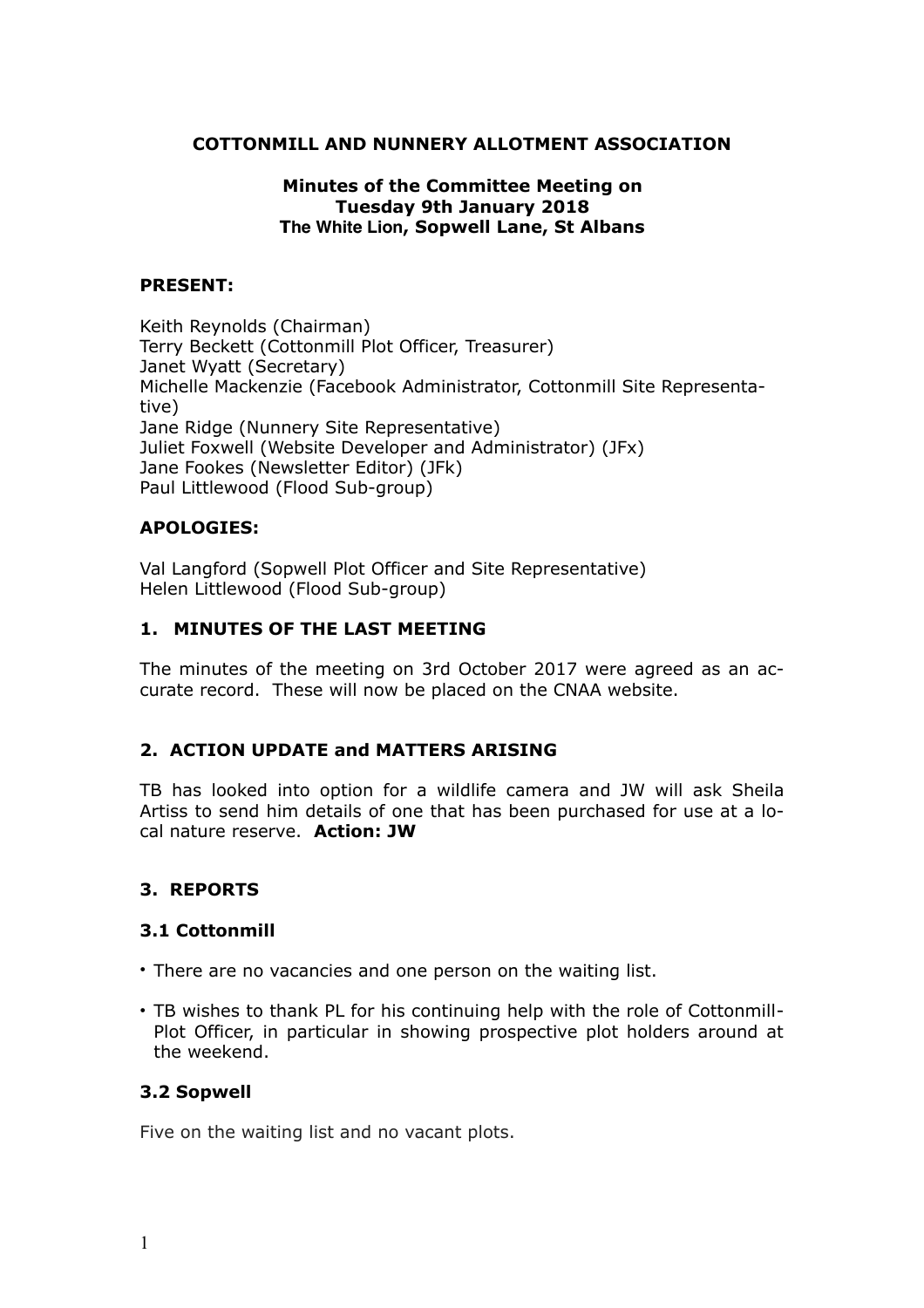# **3.3 Nunnery**

No vacancy and no one on the waiting list on N1. No vacancy and one person on the waiting list for N2.

# **3.4 Flood Subgroup**

Nothing new to report.

# **3.5 Communications - Facebook, Website & Newsletter**

JFx reported that a greenhouse advertised through the Website had sold successfully.

MM reported that, through Facebook, a contact had offered the help of a student for anyone needing assistance with their plot and this offer has been taken up. JFk thought this might be a useful item for the Newsletter and said she would contact TB for the details of the member who had offered the arrangement through Facebook. **Action: JFk.**

JFk asked for ideas for the content of the January Newsletter and the following items were suggested.

- Food bank-JFx had not managed to make contact with the person running the food bank so far but will re-new efforts to try to get a story for this edition.
- Pumpkin Social- photos and announcing winners.
- Report of presentation at Aylett's with photographs
- Advertise AGM date of 13th May 2018, 11.00 at the Sub-aqua Club on Cottonmill Lane.
- Secretary position is to be advertised as vacant as JW must stand down after 3 years in office according to the CNAA Constitution.
- Advertise for another Committee member to help with work of the Committee.
- Promote work party to create car park space at Cottonmill where old communal polytunnel has been removed planned for 17th February. Add 'sausage sizzle' for volunteers.
- KR wishes to make a regular contribution in the form of a 'Chairman's Column'.
- Acknowledgement for White Lion allowing use of its snug for meetings.

#### **Action: JFk will draft a Newsletter and circulate for comment with the intention of it being ready for JW to circulate in the last week of January.**

**Action: JFx to include relevant information from the above list (AGM, Work group, vacancies) onto members section of the Website**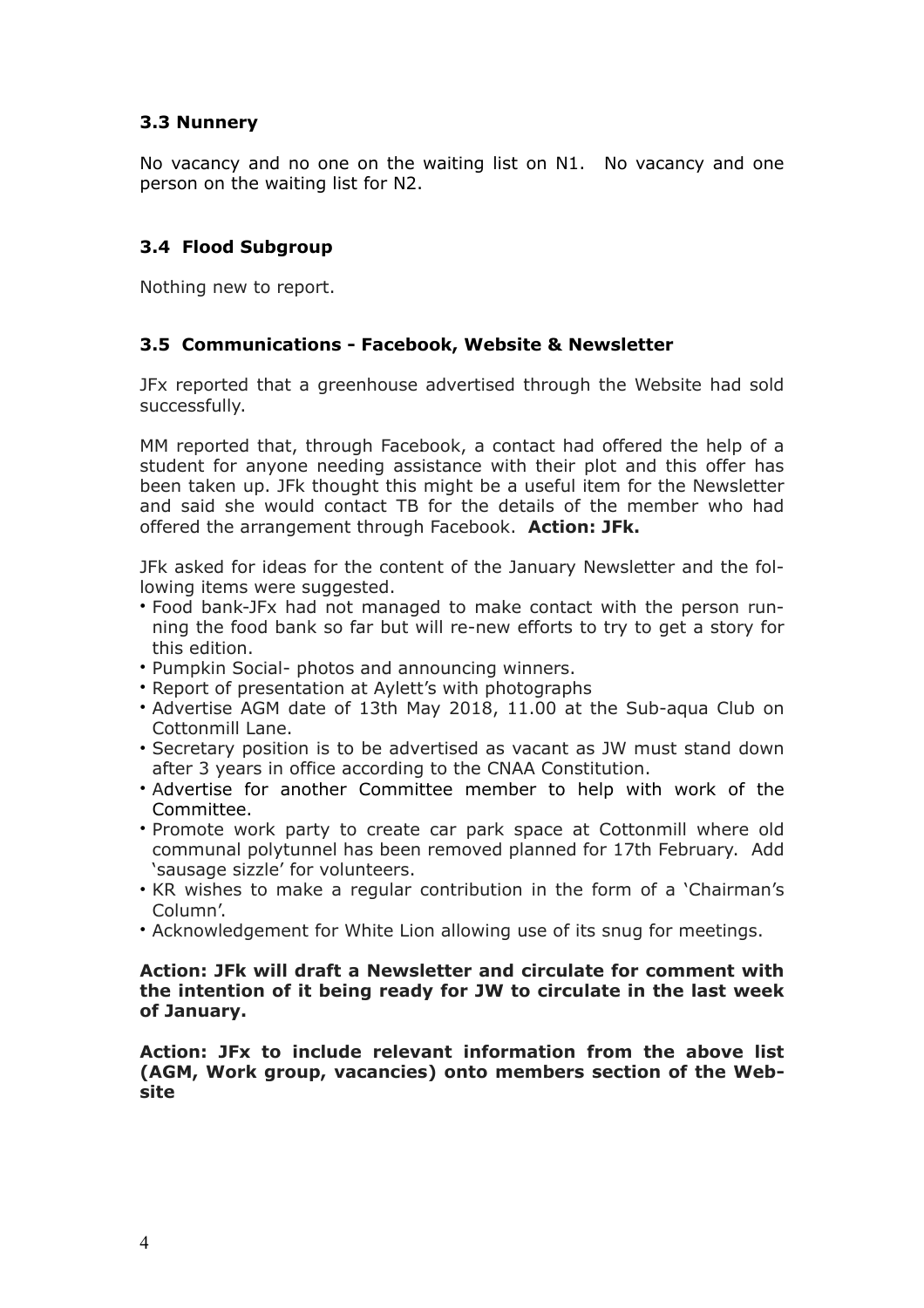# **3.6 Treasurer's Report, including membership update.**

- Attached- financial report covering period from end of last financial year to date. There is a discrepancy between the income from the seed order and the amount of the expenditure. This is mainly due to an association discount being applied once the consolidated order is prepared. Members are still receiving discounted prices and the additional discount contributes to CNAA events such as running the Summer Show.
- Membership is 116.

# **4. AGM**

The date for the AGM is to be 13th May 2018, 11-00 at the Sub-aqua Club on Cottonmill Lane. Post-meeting action by JW has booked the venue for 10-00 to 14-00.

In accordance with the CNAA Constitution JW must stand down as she has completed 3 years in office and the position advertised as vacant. JW is willing to stand for re-election. All other Committee members agreed to continue in office and on the Committee.

It was agreed to co-opt another Committee member to help with work of the Committee, role to be developed once new member is attending meetings but this is likely to focus on volunteer co-ordination.

#### **Action: JFx and JFk to include details on the members section of the website and the next Newsletter**

# **5. Sustainability St Albans**

This event is organised by a charity of the same name and takes place at the end of April. JFx suggested that we could offer to carry our site tours (suggested on the hour from 11-00) during allotment open days and this would be advertised through the charity. **Action: JFx to contact the charity to arrange this.**

# **6. National Allotment Society**

TB has been contacted by the NAS to ask for details of all members along with the annual payment ( $E3$  per member), giving the reason as a need to meet audit requirements. These details have not been requested previously. With their consent the details for the Chairman, Treasurer and Secretary will be provided with this year's cheque, but the issues raised by a request to supply all members details means that the Committee is not willing to comply beyond this. Insurance is not provided through NAS and CNAA receive a limited number of magazines to distribute to members (one copy for ten members). The discount seed scheme is however dependent on retaining affiliation.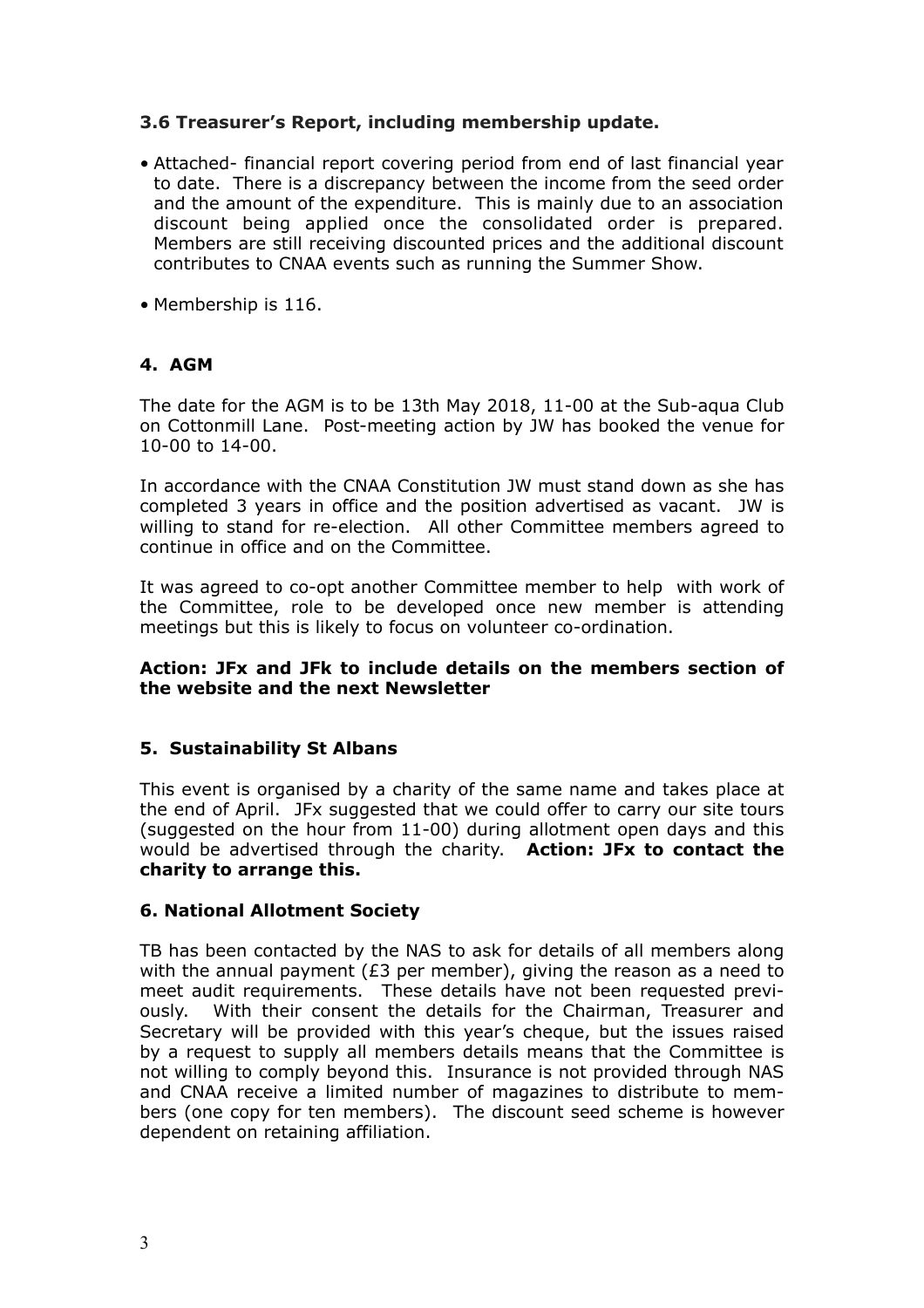# **7. Additional car parking space.**

The communal poly-tunnel has been removed and the space will be used as additional car parking. It is proposed to hold a working party on 17th February to prepare the site together with a sausage sizzle for volunteers. This will be organised by email amongst the Committee. **Action: JFx, MM and JFk to include this in the relevant communications and ask for volunteers (JW email can be used for volunteers to contact CNAA).** 

#### **8. Summer Show-increasing member engagement.**

Some suggestions from the Committee:

- Category winners
- Prize for best of half-plot entrants
- Narrow down categories
- Timing-is September too late?
- Combine the Show with a BBQ on Cottonmill in the afternoon

It was agreed to canvas views from members through the Newsletter, Website and Facebook about how the Summer Show could be improved and JFk offered to prepare a short questionnaire. **Action: JFx, MM, JFk**  It was suggested that a small sub-group could be set up to analyse results and prepare recommendations.

# **9. Royal Horticultural Society Invitation**

RHS has sent out an advance notice that it is arranging an RHS Affiliated Societies Forum on 10 April at Wisley. Invitations for two representatives to attend will be sent out in January and KR and JW have offered to attend on behalf of CNAA and then report back through Website, Facebook and Newsletter communications.

# **AOB**

SADC is establishing an allotment Committee and TB has been asked to attend.

Previously there has been a popular event with members where a speaker attends to answer questions, and Aylett's has provided the speaker. At the Cup presentation on 13th January this will be raised at Aylett's to see if a speaker can be provided. **Action: KR**

#### **NEXT MEETING**

Tuesday 17th April 2018, White Lion, Sopwell Lane. 19-30 start.

# **ACTION LIST**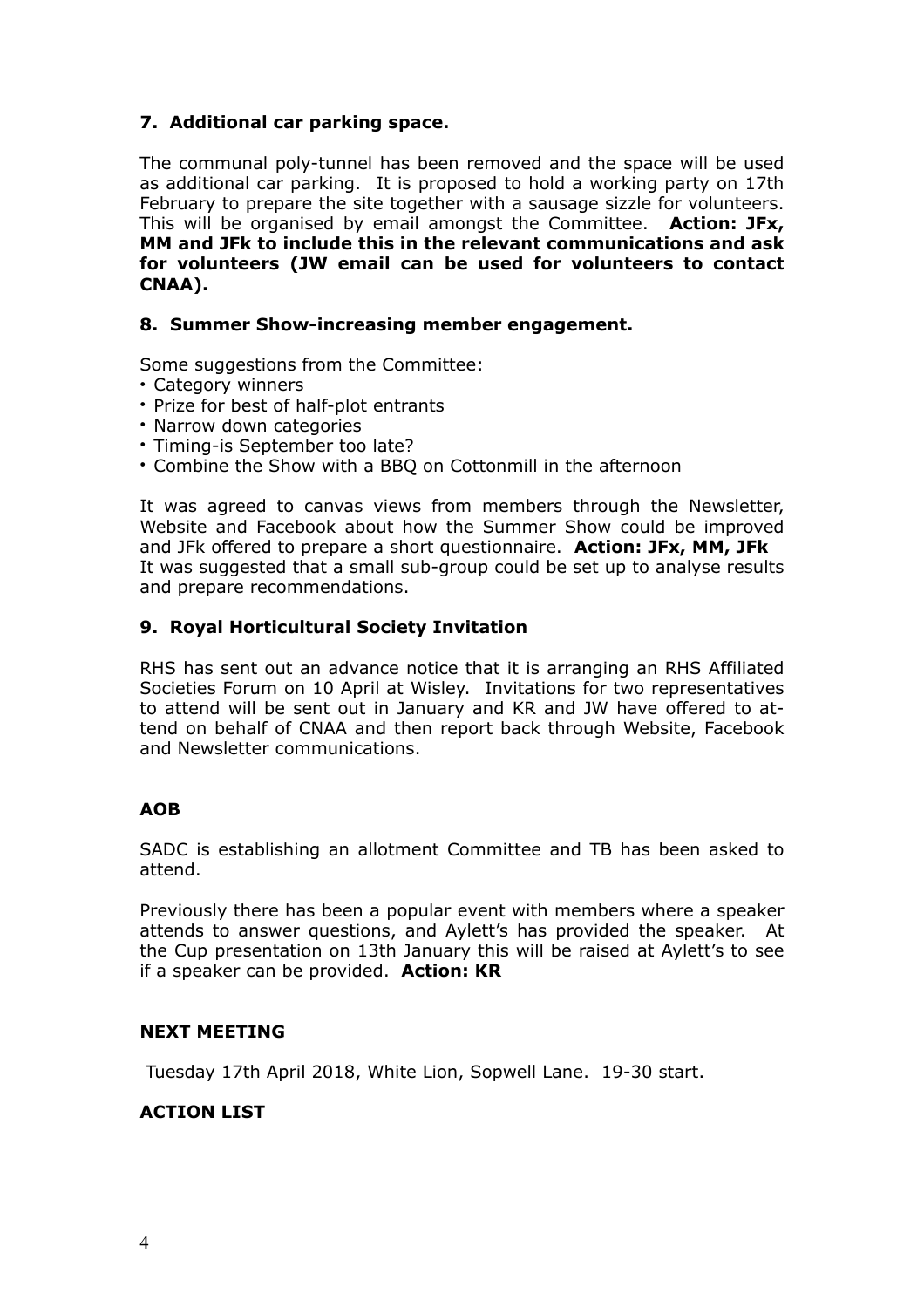| Camera                                                  | Obtain details of a camera in use<br>at the WWA site for TB                                                                                                          | JW                     |
|---------------------------------------------------------|----------------------------------------------------------------------------------------------------------------------------------------------------------------------|------------------------|
| Introduction<br>of student to<br>assist plot-<br>holder | JFk will include this as an item in<br>the Newsletter and needs to<br>obtain the details from TB                                                                     | JFk                    |
| January<br><b>Newsletter</b>                            | Draft for circulation based on<br>suggestions set out in 3.5<br>including AGM date of 13th May<br>2018<br>Final for electronic circulation<br>aiming for end January | JFk<br>JW              |
| Information<br>for members<br>section of<br>Website     | A number of items listed in 3.5<br>need to be included on the<br>Website, including AGM date of<br>13th May 2018                                                     | <b>JFx</b>             |
| Sustainability<br><b>St Albans</b>                      | Contact organisers to offer<br>allotment tours.                                                                                                                      | <b>JFx</b>             |
| Summer<br>Show                                          | Ask members to submit ideas to<br>stimulate interest; JFk preparing<br>questionnaire                                                                                 | JFk, JFx,<br><b>MM</b> |
| Work party to<br>prepare car<br>park                    | Put out request for volunteers for<br>work party on 17th February                                                                                                    | JFk, JFx,<br><b>MM</b> |
| Arrange<br>speaker<br>session                           | Enquire if Aylett's can provide a<br>speaker to answer questions put<br>by members at a social event                                                                 | <b>KR</b>              |